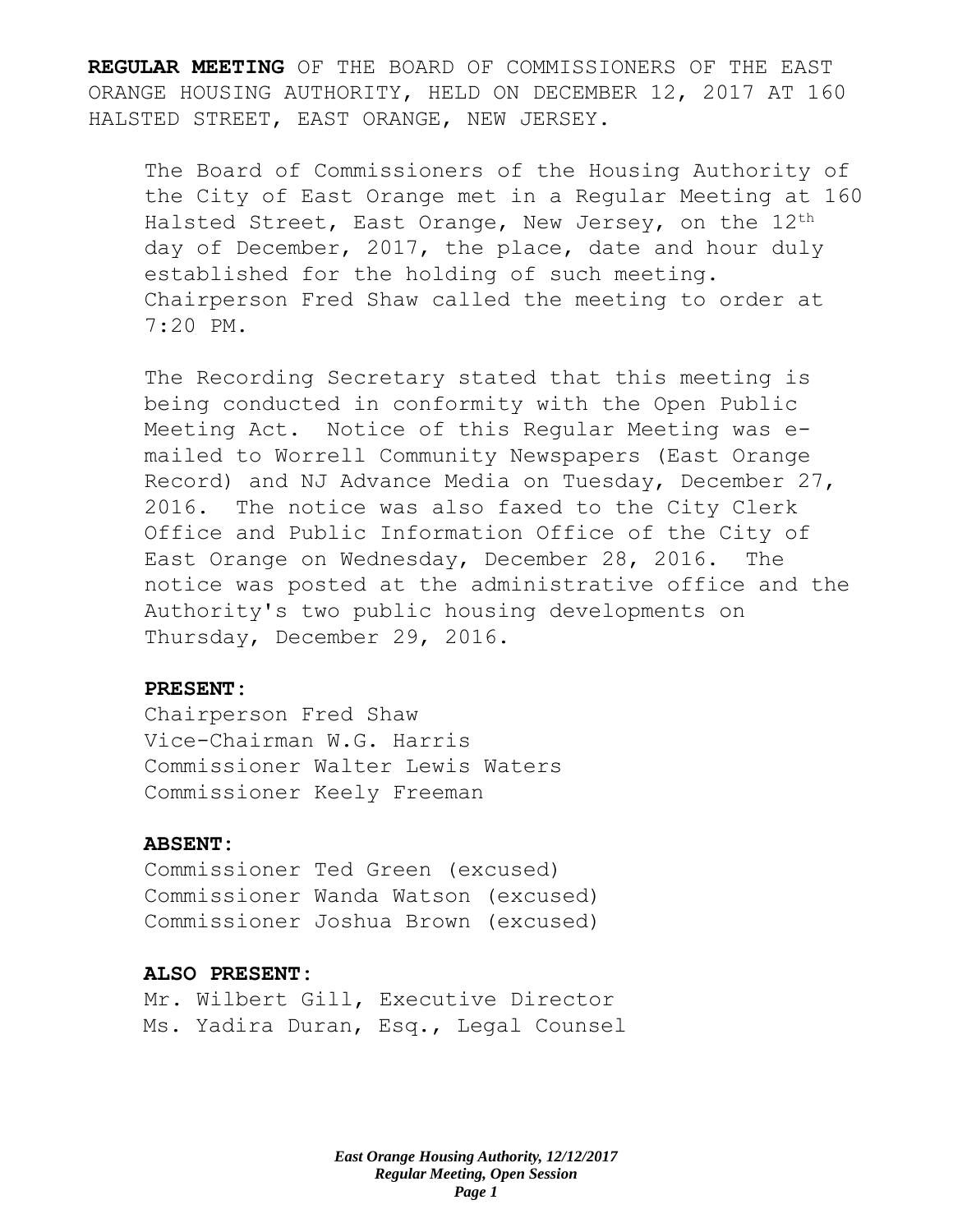#### **PUBLIC NOTICE OF REGULAR MEETING**

**TO: BOARD OF COMMISSIONERS OF THE HOUSING AUTHORITY OF THE CITY OF EAST ORANGE, CITY CLERK OF EAST ORANGE, EAST ORANGE RECORD AND NEWARK STAR LEDGER**

Notice is hereby given pursuant to the Open Public Meetings Act, that a Regular Meeting of the Board of Commissioners of the Housing Authority of the City of East Orange, will be held on Tuesday, December 12, 2017, at 7:00 p.m. At 160 Halsted Street, East Orange, New Jersey for the purpose of acting upon:

- **2017-76 RESOLUTION AUTHORIZING THE PAYMENT OF THE BILL LIST FOR THE MONTH OF DECEMBER 2017**
- **2017-77 RESOLUTION DESIGNATING WILBERT O. GILL AS A PUBLIC AGENCY COMPLIANCE OFFICER (P.A.C.O.) FOR THE EAST ORANGE HOUSING AUTHORITY FOR THE YEAR ENDING 2018**
- **2017-78 RESOLUTION APPOINTING WILBERT O. GILL AS ITS FUND COMMISSIONER FOR THE NEW JERSEY PUBLIC HOUSING AUTHORITY JOINT INSURANCE FUND FOR THE FUND YEAR 2018**
- **2018-79 RESOLUTION AUTHORIZING THE EXECUTIVE DIRECTOR TO RENEW AN AGREEMENT FOR THE TEMPORARY MANAGEMENT OF THE PTGH-EO URBAN RENEWAL, LLC PROPERTIES FOR A PERIOD OF 6 MONTHS**
- **2018-80 RESOLUTION AUTHORIZING THE EXECUTIVE DIRECTOR TO RENEW AN ASSET MANAGEMENT AGREEMENT FOR THE TEMPORARY MANAGEMENT OF THE PTGH-EO URBAN RENEWAL, LLC PROPERTIES FOR A PERIOD OF 6 MONTHS**
- **2017-81 RESOLUTION AUTHORIZING RENEWAL OF A SHARE SERVICES AGREEMENT WITH THE HOUSING AUTHORITY OF THE CITY OF ELIZABETH TO PROVIDE DEVELOPMENT MANAGEMENT CONSULTING AND**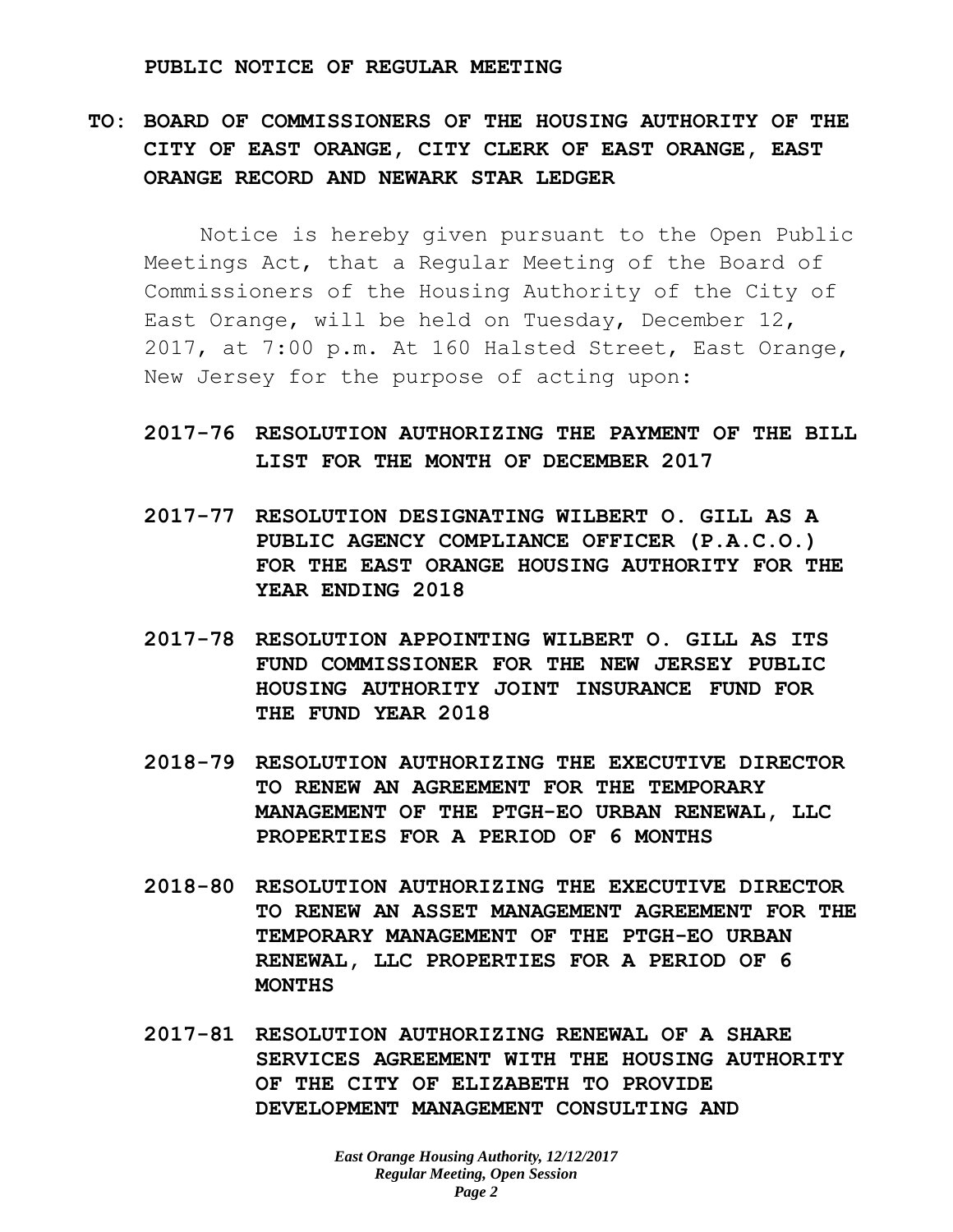**TECHNICAL ASSISTANCE SERVICES TO THE EAST ORANGE HOUSING AUTHORITY**

- **2017-82 RESOLUTION APPROVING THE MEETING DATES FOR THE 2018 CALENDAR YEAR OF THE BOARD OF COMMISSIONERS OF THE HOUSING AUTHORITY OF THE CITY OF EAST ORANGE**
- **2017-83 RESOLUTION APPROVING HOLIDAY DATES FOR THE 2018 CALENDAR YEAR ON WHICH THE HOUSING AUTHORITY OF THE CITY OF EAST ORANGE WILL BE OFFICIALLY CLOSED**
- **2017-84 RESOLUTION WRITING OFF RENTS OWNED BY FORMER TENANTS DEEMED UNCOLLECTIBLE**
- **2017-85 RESOLUTION ELECTING COMMISSIONER \_\_\_\_\_\_\_\_\_\_\_\_\_\_ FOR THE POSITION OF CHAIRPERSON FOR THE BOARD OF COMMISSIONERS**
- **2017-86 RESOLUTION ELECTING COMMISSIONER \_\_\_\_\_\_\_\_\_\_\_\_\_\_ FOR THE POSITION OF VICE-CHAIRPERSON FOR THE BOARD OF COMMISSIONERS**
- **2017-87 RESOLUTION ELECTING COMMISSIONER \_\_\_\_\_\_\_\_\_\_\_\_ FOR THE POSITION OF TREASURER FOR THE BOARD OF COMMISSIONERS**

And for the purpose of transacting any other business related hereto or which may properly come before each meeting.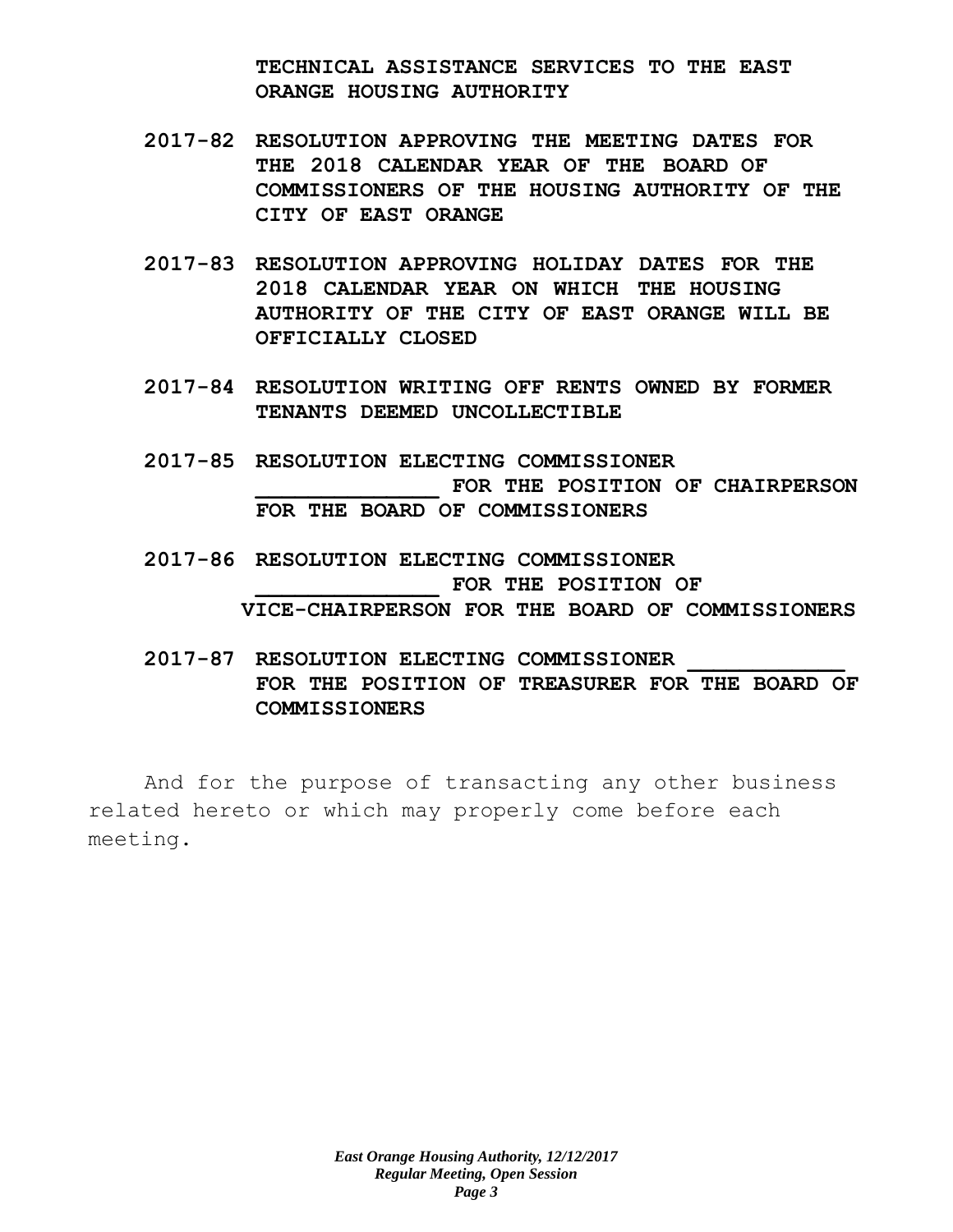#### 1. **OPEN PUBLIC MEETING ACT and ROLL CALL**

#### **PRESENT:**

Chairperson Fred Shaw Commissioner Wanda Watson Commissioner Walter Lewis Waters Commissioner W.G. Harris

## **ABSENT:**

Commissioner Joshua Brown (excused) Commissioner Keely Freeman (excused) Commissioner Ted Green (excused)

#### **ALSO PRESENT:**

Mr. Wilbert Gill, Executive Director Ms. Yadira Duran, Esq., Legal Counsel

## **2. MINUTES**

**MOTION:** Commissioner Harris moved to approve the minutes of the previous meeting in November of 2017. Commissioner Waters seconded.

ROLL CALL:

Ayes: Waters, Harris, Shaw. Nays: None Abstentions: Brown

The motion carried 3-0-1.

## **3. APPROVAL OF THE BILLS**

**MOTION:** Commissioner Harris moved to approve the payment of bills. Commissioner Brown seconded. There were no questions.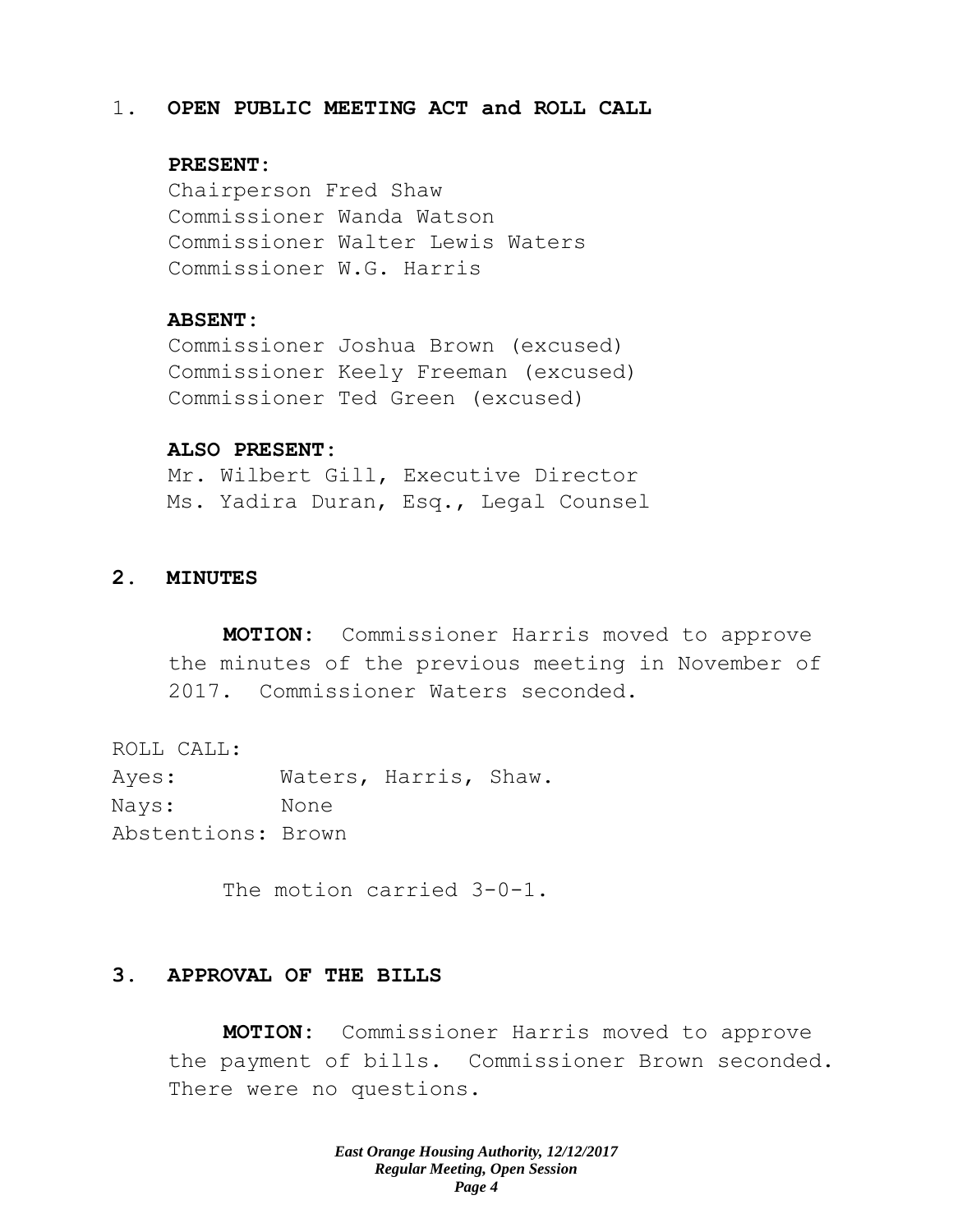ROLL CALL: Ayes: Waters, Brown, Harris, Shaw. Nays: None. Abstentions: None

The motion carried 4-0-0.

## **4. VISITORS**

There were no visitors.

#### **5. REPORTS**

## **COMMITTEE REPORTS**

**REAL ESTATE DEVELOPMENT:** There was no report.

**FINANCE:** There was no report.

**BUILDINGS & GROUNDS:** There was no report.

**BY-LAWS & PROCUREMENT:** There was no report.

**PERSONNEL:** There was no report.

#### **LEGAL REPORT (Board Attorneys)**

There was no report.

## **6. OLD BUSINESS**

There was no Old Business.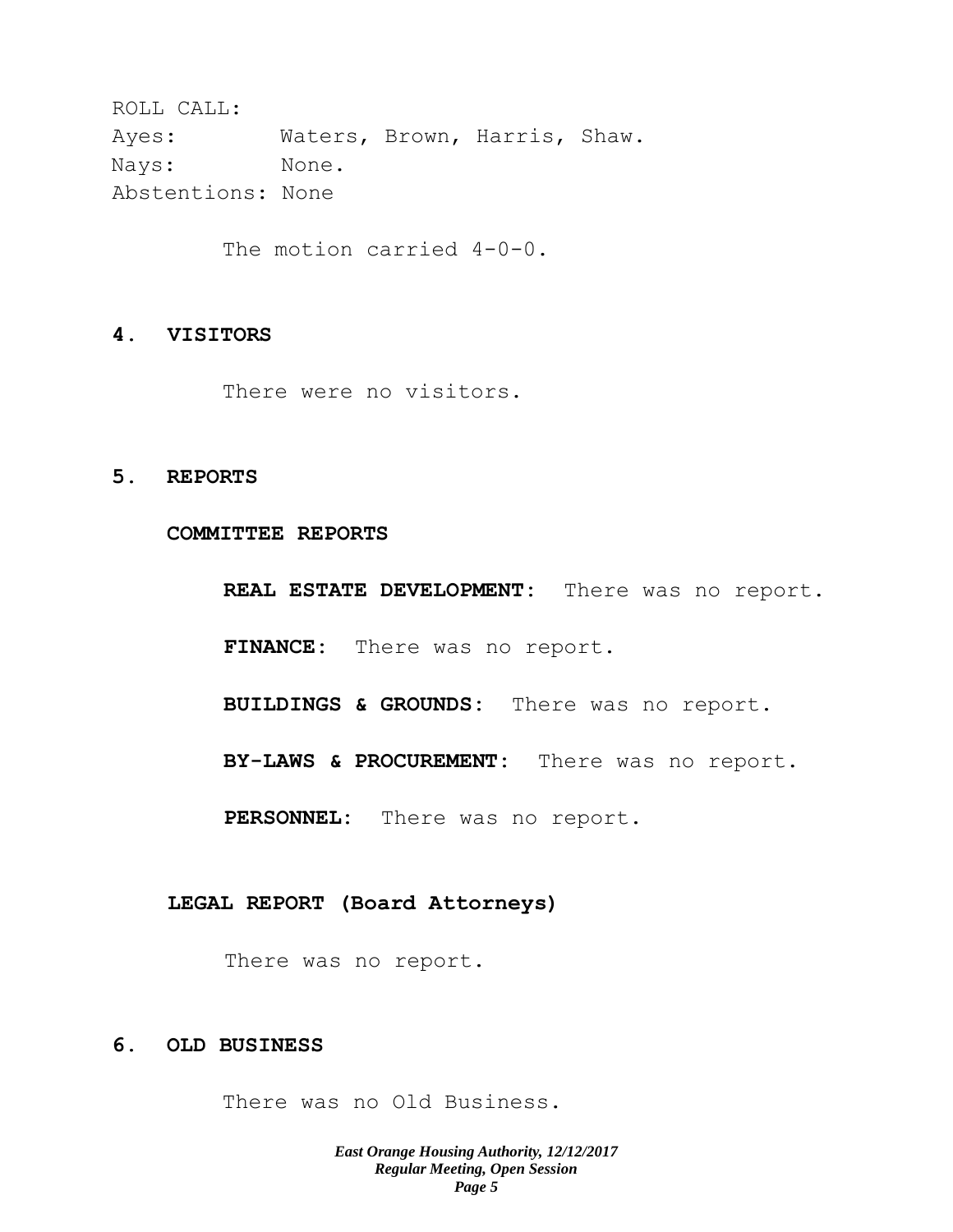#### **7. NEW BUSINESS**

There was no New Business.

#### **8. RESOLUTIONS**

# **2017-77 RESOLUTION DESIGNATING WILBERT O. GILL AS A PUBLIC AGENCY COMPLIANCE OFFICER (P.A.C.O.) FOR THE EAST ORANGE HOUSING AUTHORITY FOR THE YEAR ENDING 2018**

Commissioner Waters moved to approve the resolution. Commissioner Brown seconded. There were no questions.

ROLL CALL:

| Ayes:             |       | Waters, Brown, Harris, Shaw. |  |
|-------------------|-------|------------------------------|--|
| Nays:             | None. |                              |  |
| Abstentions: None |       |                              |  |

The motion carried 4-0-0.

**2017-78 RESOLUTION APPOINTING WILBERT O. GILL AS ITS FUND COMMISSIONER FOR THE NEW JERSEY PUBLIC HOUSING AUTHORITY JOINT INSURANCE FUND FOR THE FUND YEAR 2018**

> Commissioner Harris moved to approve the resolution. Commissioner Waters seconded. There were no questions.

ROLL CALL:

Ayes: Waters, Brown, Harris, Shaw.

*East Orange Housing Authority, 12/12/2017 Regular Meeting, Open Session Page 6*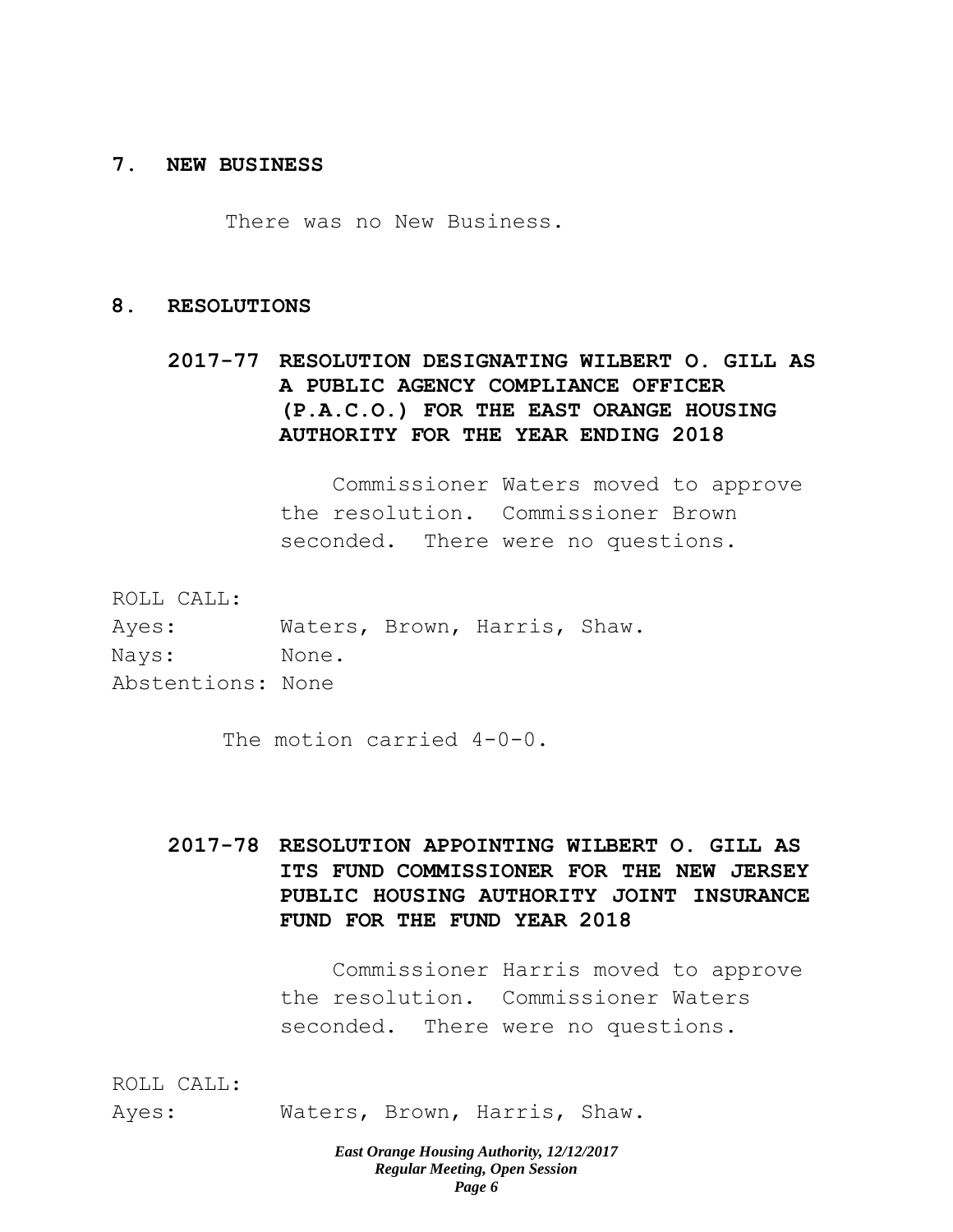Nays: None. Abstentions: None

The motion carried 4-0-0.

**2018-79 RESOLUTION AUTHORIZING THE EXECUTIVE DIRECTOR TO RENEW AN AGREEMENT FOR THE TEMPORARY MANAGEMENT OF THE PTGH-EO URBAN RENEWAL, LLC PROPERTIES FOR A PERIOD OF 6 MONTHS**

> Commissioner Waters moved to approve the resolution. Commissioner Brown seconded.

Commissioner Brown asked if temporary management of the buildings is being suspended. Mr. Gill responded that it's being extended for six months.

ROLL CALL:

Ayes: Waters, Brown, Harris, Shaw. Nays: None. Abstentions: None

The motion carried 4-0-0.

**2018-80 RESOLUTION AUTHORIZING THE EXECUTIVE DIRECTOR TO RENEW AN ASSET MANAGEMENT AGREEMENT FOR THE TEMPORARY MANAGEMENT OF THE PTGH-EO URBAN RENEWAL, LLC PROPERTIES FOR A PERIOD OF 6 MONTHS**

> Commissioner Harris moved to approve the resolution. Commissioner Brown seconded. There were no questions.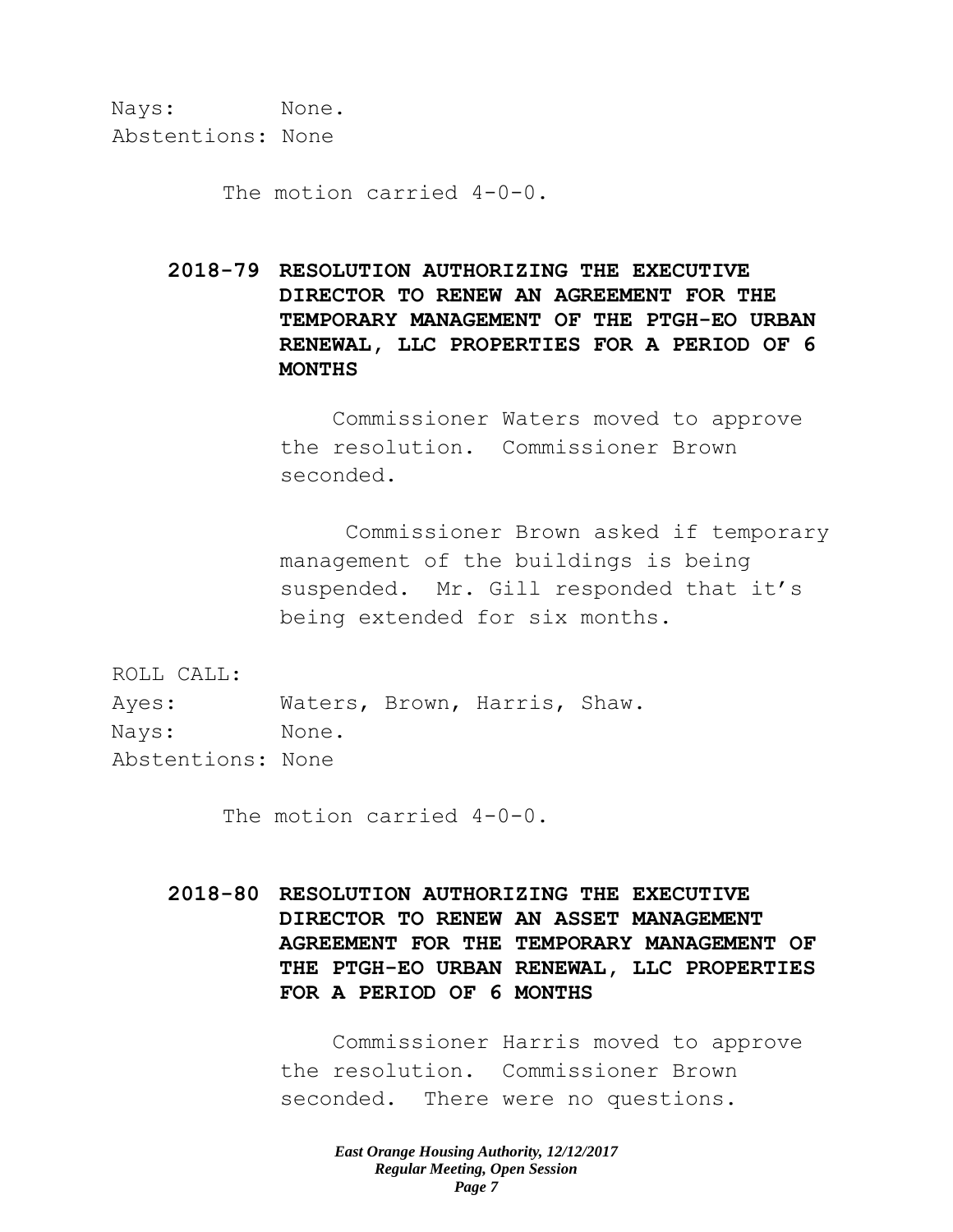ROLL CALL: Ayes: Waters, Brown, Harris, Shaw. Nays: None. Abstentions: None

The motion carried 4-0-0.

**2017-81 RESOLUTION AUTHORIZING RENEWAL OF A SHARE SERVICES AGREEMENT WITH THE HOUSING AUTHORITY OF THE CITY OF ELIZABETH TO PROVIDE DEVELOPMENT MANAGEMENT CONSULTING AND TECHNICAL ASSISTANCE SERVICES TO THE EAST ORANGE HOUSING AUTHORITY**

> Commissioner Brown moved to approve the resolution. Commissioner Waters seconded.

> Commissioner Harris asked if it was \$30,000 instead of \$50,000. Mr. Gill confirmed it is \$30,000.

ROLL CALL:

Ayes: Waters, Brown, Harris, Shaw. Nays: None. Abstentions: None

The motion carried 4-0-0.

**2017-82 RESOLUTION APPROVING THE MEETING DATES FOR THE 2018 CALENDAR YEAR OF THE BOARD OF COMMISSIONERS OF THE HOUSING AUTHORITY OF THE CITY OF EAST ORANGE**

Commissioner Brown moved to approve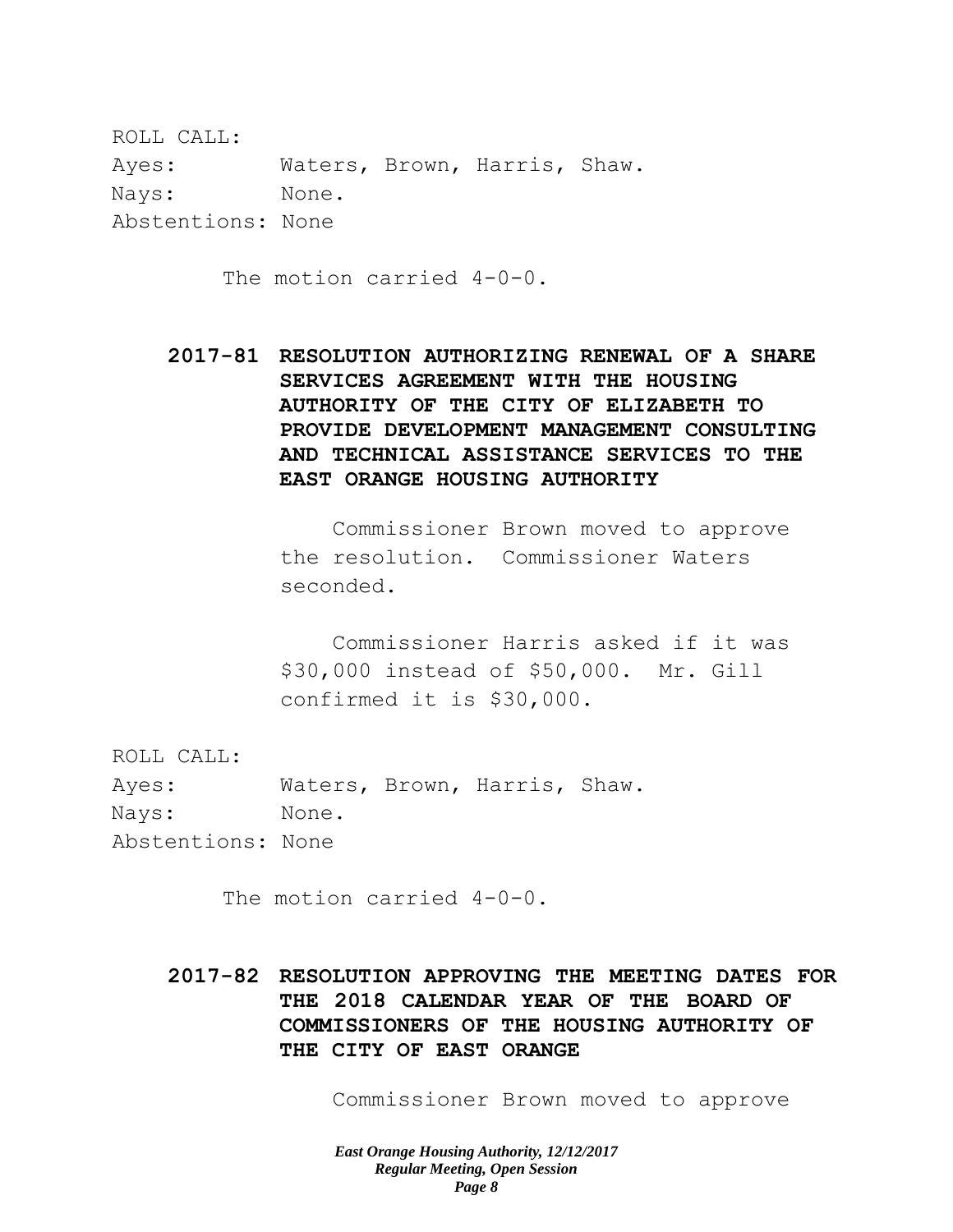the resolution. Commissioner Waters seconded. There were no questions.

ROLL CALL: Ayes: Waters, Brown, Harris, Shaw. Nays: None. Abstentions: None

The motion carried 4-0-0.

# **2017-83 RESOLUTION APPROVING HOLIDAY DATES FOR THE 2018 CALENDAR YEAR ON WHICH THE HOUSING AUTHORITY OF THE CITY OF EAST ORANGE WILL BE OFFICIALLY CLOSED**

Commissioner Harris moved to approve the resolution. Commissioner Waters seconded. There were no questions.

ROLL CALL: Ayes: Waters, Brown, Harris, Shaw. Nays: None. Abstentions: None

The motion carried 4-0-0.

# **2017-84 RESOLUTION WRITING OFF RENTS OWNED BY FORMER TENANTS DEEMED UNCOLLECTIBLE**

Commissioner Harris to approve the resolution. Commissioner Brown seconded. There were no questions.

ROLL CALL:

| Ayes: |       | Waters, Brown, Harris, Shaw. |  |
|-------|-------|------------------------------|--|
| Nays: | None. |                              |  |